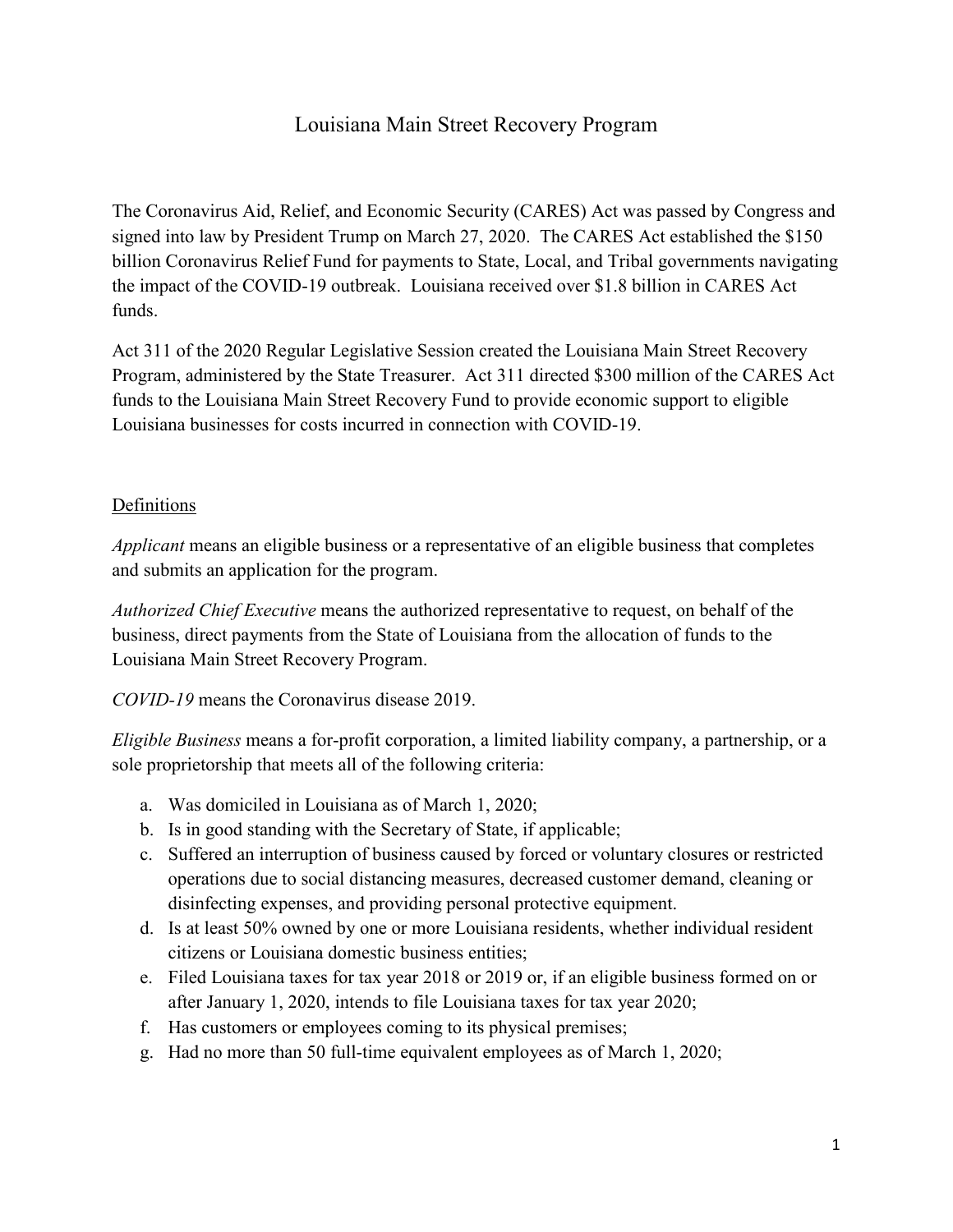- h. Is not a subsidiary of a business with more than 50 full-time equivalent employees, is not part of a larger business enterprise with more than fifty full-time equivalent employees, and is not owned by a business with more than 50 full-time equivalent employees.
- i. Does not exist for the purpose of advancing partisan political activity and does not directly lobby federal or state officials; and
- j. Does not derive income from passive investments without active participation in business operations.

*Eligible Expense* means a cost incurred by an eligible business due to public health measures or an interruption of business beginning March 1, 2020, and ending December 30, 2020.

*Grant* means an award by the Treasurer to an eligible business under the Louisiana Main Street Recovery Program.

*Interruption of Business* means business interruption caused by forced or voluntary closures or restricted operations, including but not limited to social distancing measures, decreased customer demand, cleaning or disinfection expenses, and providing personal protective equipment, related to COVID-19.

*Louisiana Resident* means every natural person domiciled in the state, and every other natural person who maintains a permanent place of abode within the state or who spends in the aggregate more than six months of the taxable year within the state.

*Minority Business Enterprise* means a small business organized for profit performing a commercially useful function which is at least 50 percent owned by one or more minority individuals, women, or veterans, who also control and operate the business. If more than one person owns the enterprise, at least 50% of the owners must be resident citizens of the state. "Control" means exercising the power to make policy decisions and "operate" means being actively involved in the day-to-day management of the business.

### Grant Awards

Applicants must complete and submit a Program Application Form to qualify for the program. Amounts awarded will be based on eligible expenses, but no award will exceed \$15,000. The purpose of the grant is to provide economic support to eligible Louisiana businesses for costs incurred due to public health measures or an interruption of business. The categories of recipients will be chosen by the applicant based on the North American Industry Classification System (NAICS) code.

It is the obligation of the eligible business to demonstrate how any claimed expense meets the requirements to be deemed an eligible expense, including its relation to the interruption of business and/or public health measures undertaken in response to COVID-19.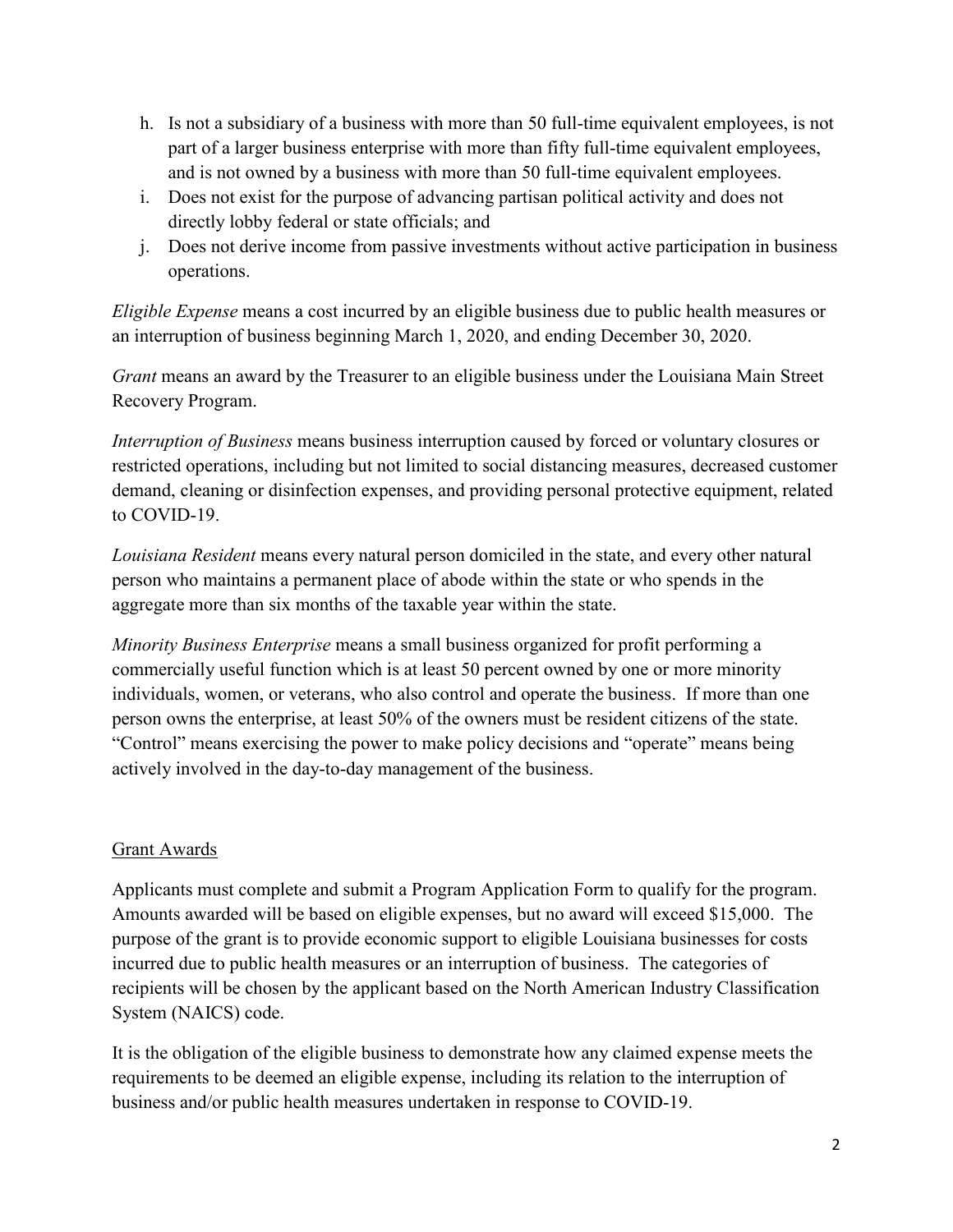Total eligible expenses will be reduced by the amount of any U.S. Small Business Administration Paycheck Protection Program (PPP) loan funds, U.S. Small Business Administration Economic Injury Disaster Loan (EIDL) advance funds, and business interruption insurance proceeds received by the eligible business.

All applicants will be required to disclose if they have applied for but not yet received PPP funds or EIDL funds or if they have made a business interruption insurance claim. Future receipt of any of these funds may result in the applicant paying back some or all of the grant funds received.

Any established procedures may be amended by the Treasury at any time and are further subject to amendment pursuant to any change in the federal or state law providing for the grant funds and the regulations and guidance implemented related thereto.

## Number of eligible recipients

Based on the 2020 US Small Business Administration profile, we estimate over 450,000 businesses with up to 50 employees is the eligible pool for the program.

# Repayment of Funds

By submitting an application, each applicant will acknowledge and agree under penalty of perjury that the submission of any false, fraudulent, or materially misleading information in the application or in support of the application will result in immediate disqualification and penalties under state and federal law. If such information is discovered following an award of grant funds, the applicant and anyone acting as a representative of the applicant will be prosecuted to the fullest extent of the law and shall repay all grant funds received.

# Priority Eligible Businesses

Applications will be taken online through a web portal at the Treasury's website. Reasonable accommodations will be made, on request, to enable all businesses that wish to apply the ability to participate fully in the process and to enjoy all program benefits for which they qualify.

For the first 21 days of the program, the Treasury will only consider and review applications from eligible businesses that did not receive a PPP loan and/or an EIDL advance, reimbursement under any federal program for the expenses that will be reimbursed by a grant under the program, or compensation from an insurance company for an interruption of business.

At least \$40 million in program funds are reserved for awards to eligible businesses constituting minority business enterprises during the first 60 days of the application period.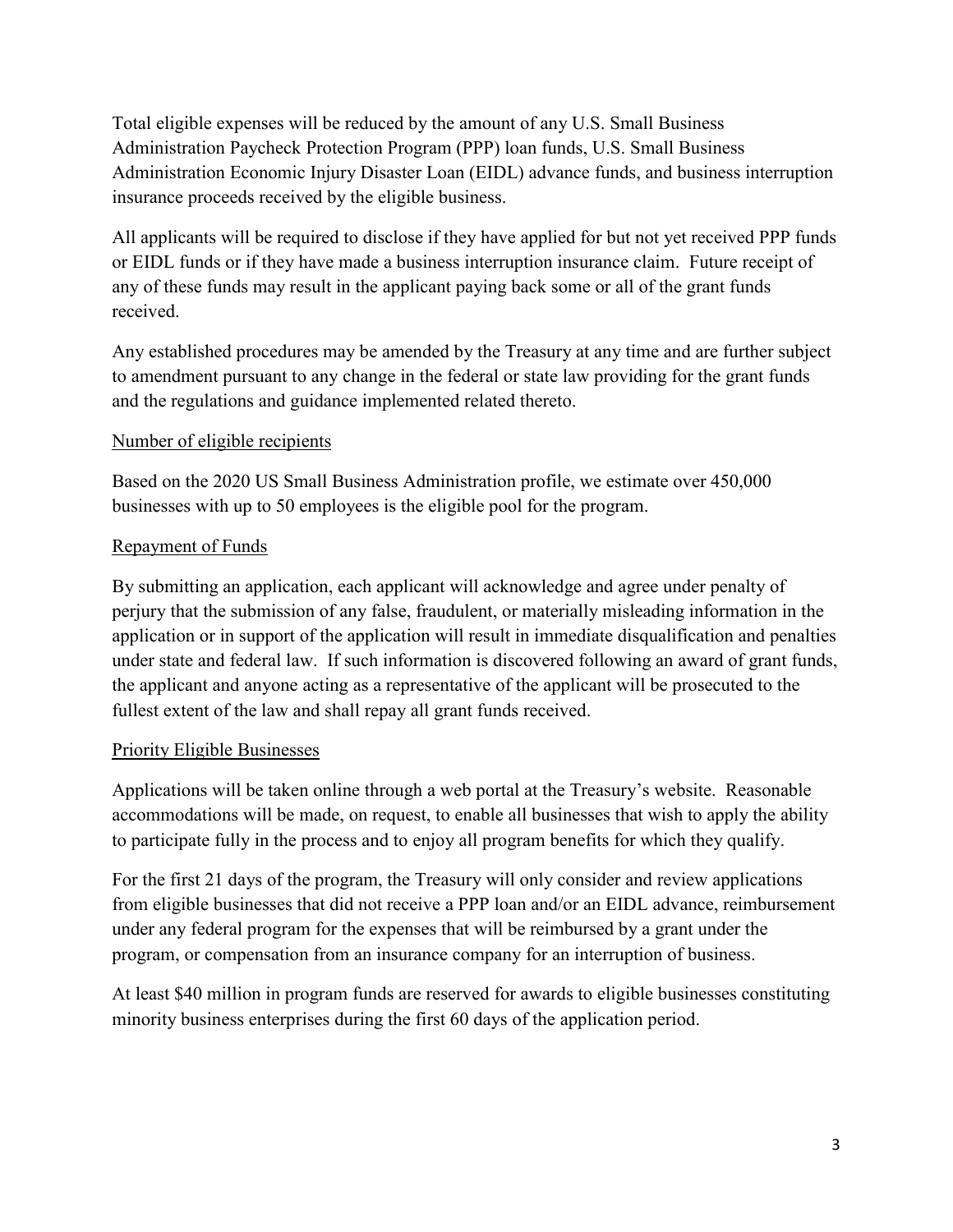### **Applications**

All applicants must provide the following information in the application:

- 1. Authorized Representative name, address, phone number, email address
- 2. Federal Taxpayer Identification Number;
- 3. State Taxpayer Identification Number;
- 4. Louisiana Department of Revenue Account Number;
- 5. Business legal name;
- 6. DBA or tradename (if applicable);
- 7. Date of formation/creation;
- 8. Business address;
- 9. Business phone number;
- 10. Email address;
- 11. Name of primary contact (if different from authorized representative)
- 12. Industry category
- 13. Business type;
- 14. Louisiana Secretary of State Business ID number (if applicable);
- 15. Louisiana Workforce Commission Employer ID number (if applicable);
- 16. For every individual who is a controlling owner:
	- a. Owner name;
	- b. Title of owner;
	- c. Percentage owned;
	- d. Taxpayer identification number;
	- e. Address of owner;
	- f. Indication of any owner who is a Louisiana resident; and
	- g. Indication of any owner who is a participant in the applicant's active day-to-day operations.
- 17. Number of full-time equivalent employees as of March 1, 2020;
- 18. Indication that the business is a minority business enterprise (if applicable);
- 19. Purpose of the grant
- 20. Confirmation that the business was domiciled in Louisiana as of March 1, 2020;
- 21. Confirmation that the business was in good standing with the Louisiana Secretary of State (if applicable);
- 22. Confirmation that the business suffered an interruption of business caused by forced or voluntary closures or restricted operations due to social distancing measures, decreased customer demand, cleaning or disinfecting expenses, and providing personal protective equipment;
- 23. Confirmation that the business was at least 50% owned by one or more Louisiana residents, whether individual resident citizens or Louisiana domestic business entities;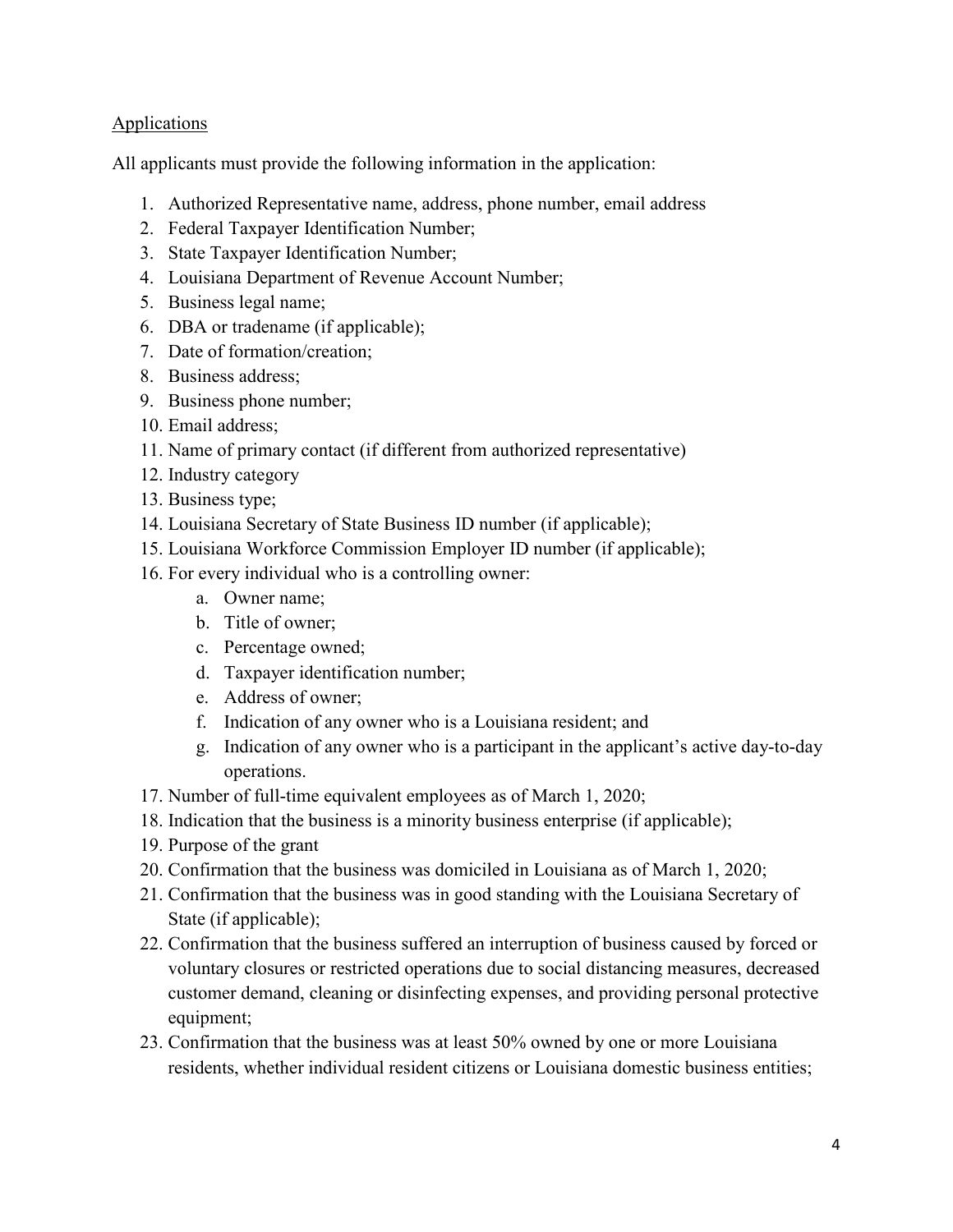- 24. Confirmation that the business filed Louisiana taxes for tax year 2018 or 2019 or, if an eligible business formed on or after January 1, 2020, intends to file Louisiana taxes for tax year 2020;
- 25. Confirmation that the business had customers or employees coming to its physical premises;
- 26. Confirmation that the business had no more than 50 full-time equivalent employees as of March 1, 2020;
- 27. Confirmation that the business is not a subsidiary of a business with more than 50 fulltime equivalent employees, is not part of a larger business enterprise with more than 50 full-time equivalent employees, and is not owned by a business with more than 50 fulltime equivalent employees;
- 28. Confirmation that the business does not exist for the purpose of advancing partisan political activity and does not directly lobby federal or state officials;
- 29. Confirmation that the business does not derive income from passive investments without active participation in business operations;
- 30. Indication as to whether (and if so, how much) the applicant has applied for and/or received funds from any of the following:
	- a. U.S. Small Business Administration Paycheck Protection Program loan;
	- b. U.S. Small Business Administration Economic Injury Disaster Loan advance;
	- c. Other federal programs; and
	- d. Business interruption insurance proceeds.

In addition to providing answers to these questions, the applicant must submit the following documentation at the time of application:

- 1. Government issued photo ID of the person signing the application.
- 2. Business license for sole proprietorships and general partnerships, articles of organization/certification of incorporation for corporations and limited liability corporations, or certificate of limited partnership/LLP registration for limited liability partnerships.
- 3. A tax return filed for the eligible business for 2018 and/or 2019. If the eligible business formed on or after January 1, 2020, a return will not be required. Those entities that do not file tax returns in the name of the eligible business (e.g., single member LLCs, sole proprietorships and certain partnerships) will submit the Schedule C to the appropriate individual tax return.
- 4. Business interruption insurance declaration page (if applicable).
- 5. Evidence of minority business enterprise status (if applicable).
- 6. Evidence of eligible expenses including, but not limited to, invoices, receipts, rental/lease agreements, contracts, payroll/time records, utility bills, mortgage statements, or other applicable documentation.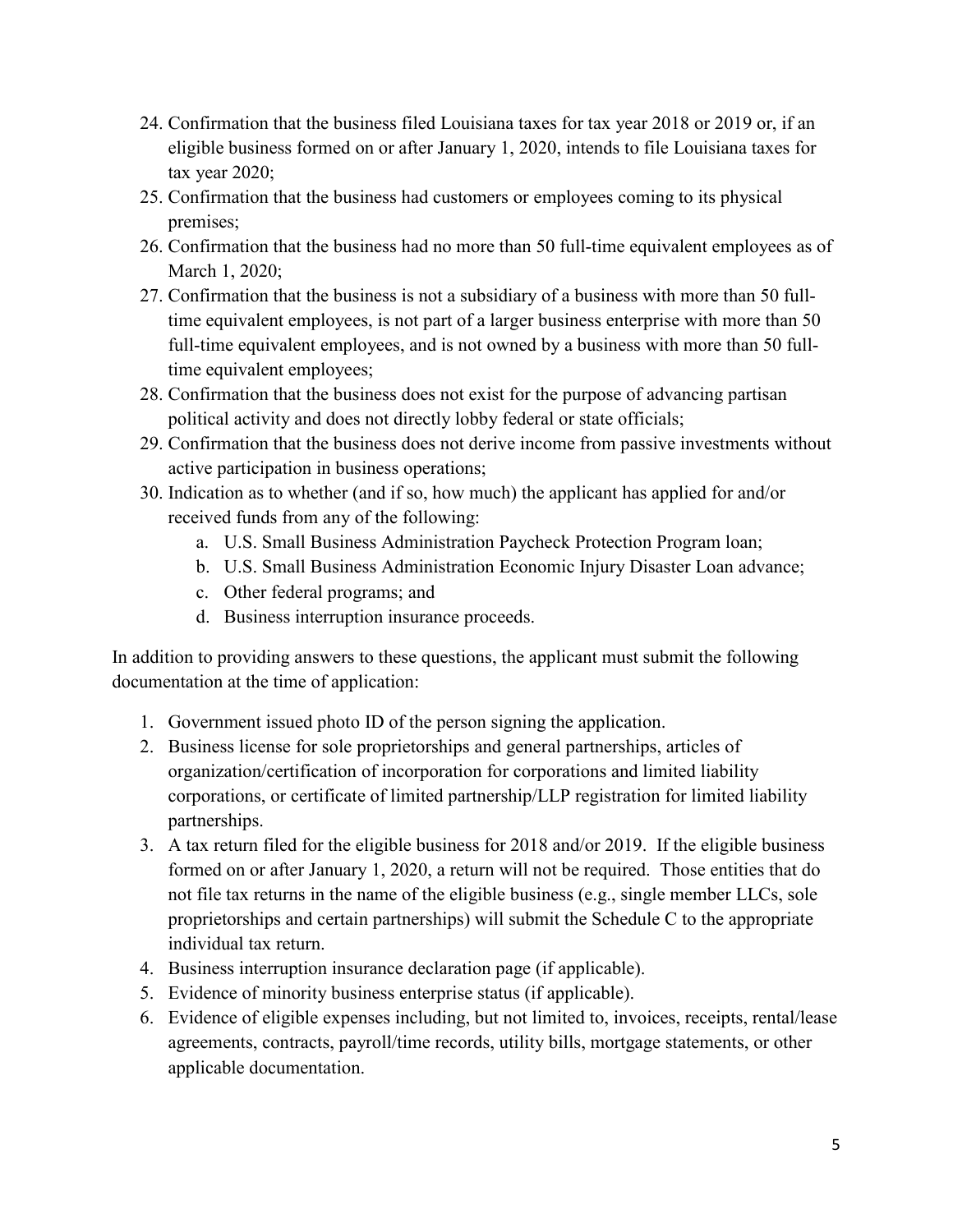The applicant must certify to certain required statements, including a statement that it understands and agrees to all provisions of the program including but not limited to Act 311 of the 2020 Regular Legislative Session and the program procedures. Failure to agree to these certifications and representations will cause the application to be disqualified.

An applicant found to be fully or partially noncompliant with grant requirements will be required to return all or a portion of the grant monies received and may result in additional civil and criminal penalties.

### Application Review Process

Applications will be processed in accordance with the priority set forth in law.

The amount requested for each grant will be calculated based on the proof of eligible expenses submitted by the applicant.

Non-qualifying applicants will be notified of the disqualification.

A final grant award amount will be determined and notice will be provided to the eligible business.

At any point during this process, the Treasury may contact the applicant for further information or supplemental documentation.

The Treasury reserves the right to independently verify any information submitted.

# Distribution of Funds

All grant funds will be disbursed by written check in the name of the eligible business and mailed to the physical address provided in the application.

### Appeals Process

An applicant may appeal any award or disqualification notice received from the Treasury.

### Fraud Referrals

In cases in which fraud is suspected or where false or materially misleading information or documentation has been provided by an applicant and/or an applicant's representative, a written